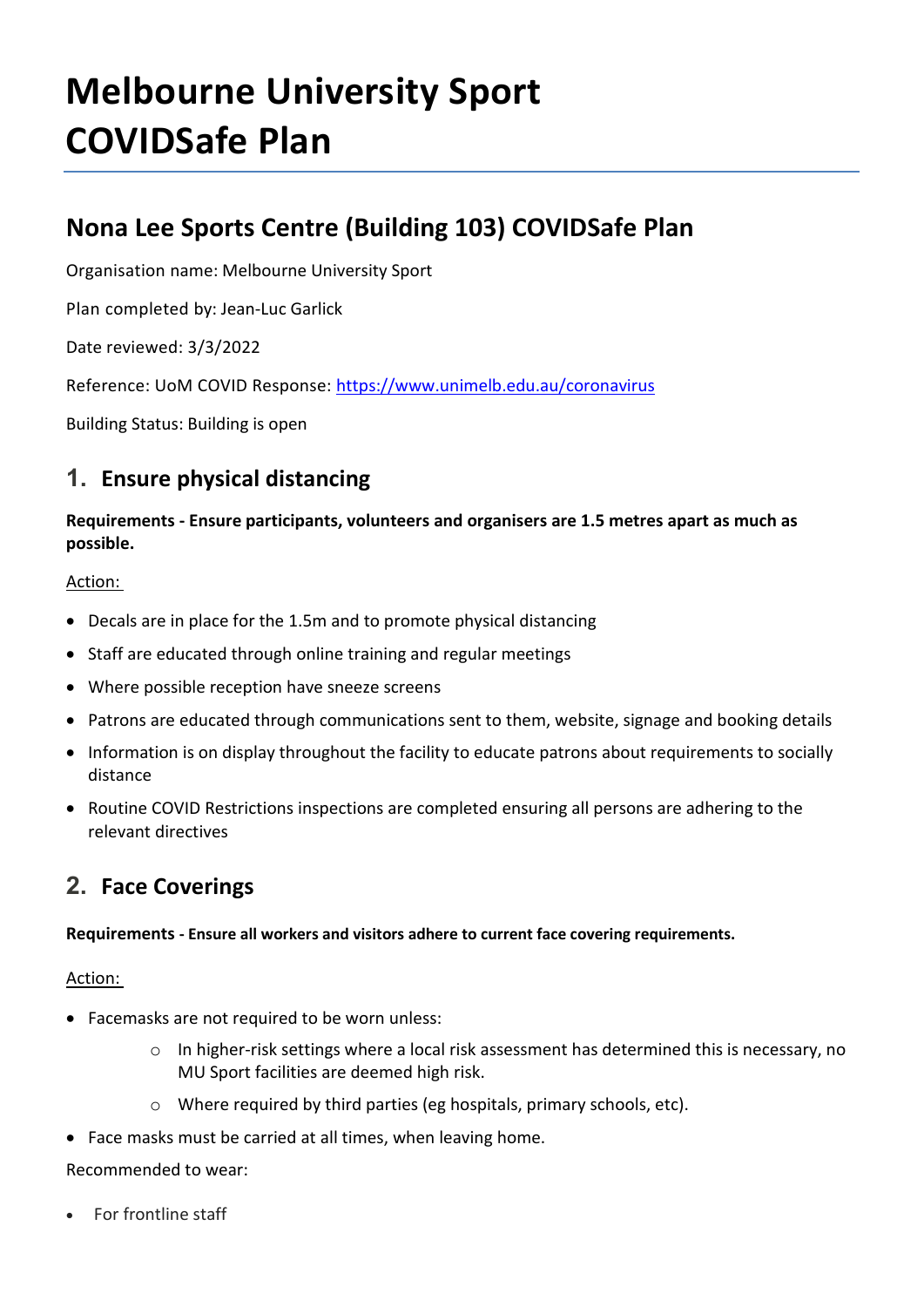• Where people cannot physically distance.

### **3. Practise goodhygiene**

#### **Requirements - Frequently and regularly clean and disinfect shared spaces, including high-touch communal items such as doorknobs and telephones.**

Action:

- Hand sanitising stations have been set up in entries/exits as well as corridors, offices and other high traffic spaces to ensure staff and patrons have access to sanitiser. Some hand sanitiser units are touchless while others are pump packs
- Hand soap, water and paper towels are available in kitchens and bathrooms
- High touch items will be cleaned overnight and during the day
- Alcohol wipes are available around the facility and common use areas, as well as disinfectant spray.
- Doors will also be kept open where possible (not fire or security doors)
- Enhancing airflow by opening windows and doors
- Optimising fresh air flow in air conditioning systems
- A review of the building ventilation has been undertaken and air purifiers have been located in recommended locations

## **4. Keeprecordsandact quicklyif participants, volunteersor organisers becomeunwell**

#### **Requirements - You must support participants, volunteers and organisers to get tested and stay home even if they only have mild symptoms.**

#### Action:

- Participants are required to scan QR code with full vaccination status located at entry to confirm their attendance
- A COVID Check-In Marshall will check each person over the age of 18 entering the building for QR code check in and vaccination confirmation
- Posters/Signage advising staff if unwell don't come in
- Staff have been notified to contact their supervisor and the University Public Health Network if they test positive to COVID
- The University has established a Case Management Team to notify and identify what needs to occur once a positive case is identified including close contacts: <https://www.unimelb.edu.au/coronavirus/testing-and-notification>
- The process for the response to a confirmed case is located here: <https://au.promapp.com/unimelb/Process/74bcf707-22af-4fab-83ab-53e8e2e665c3>
- Information will be obtained through a number of sources including:
	- o Staff member identified as positive and their list of contacts